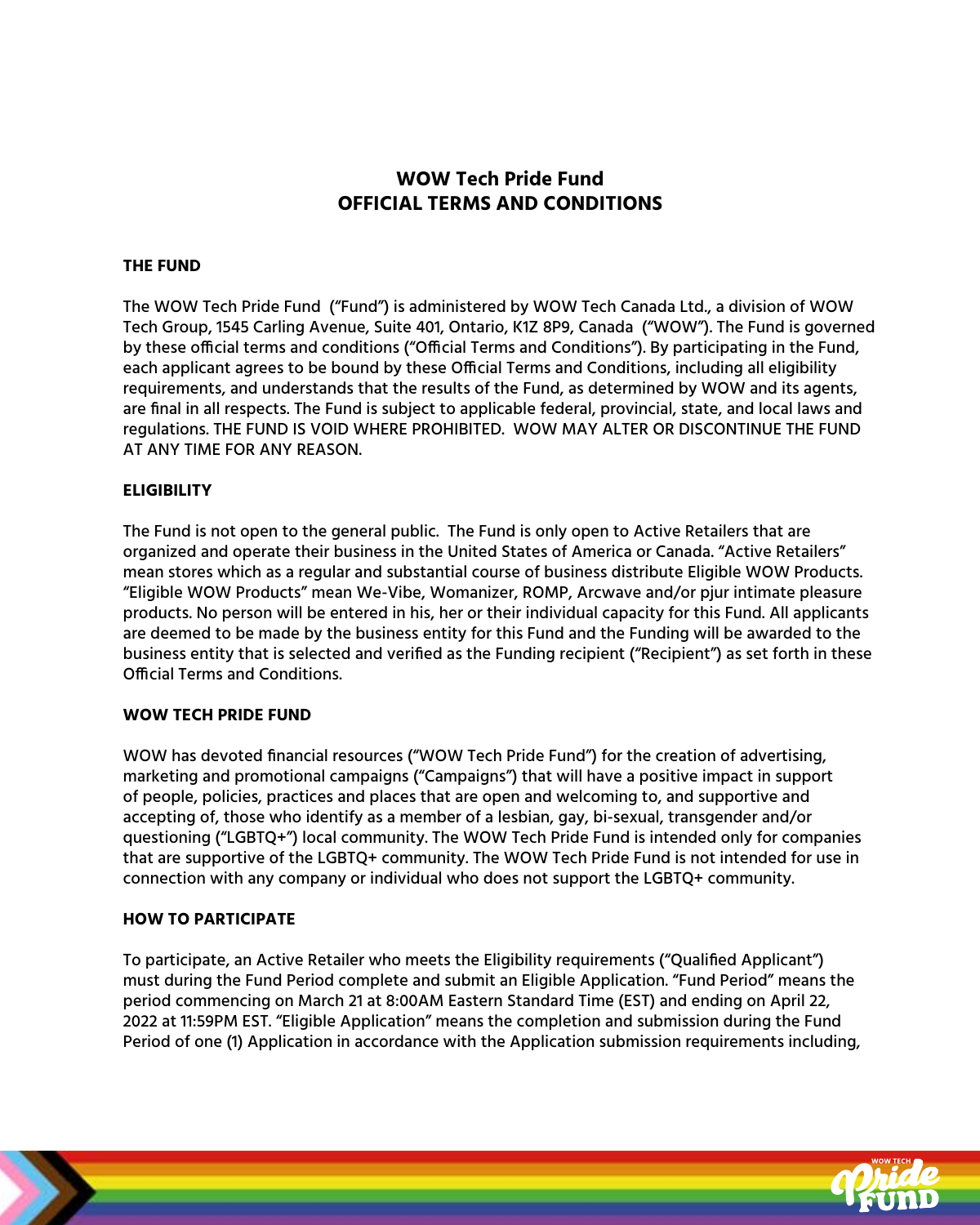but not limited to, the "Submission Criteria. "Application" means the online entry form available at<https://wowtech.com/pride-fund/application/>during the Fund Period. "Submission Criteria" means an Eligible Application in accordance with the following: (i) includes a detailed description of Campaign messaging in support of an identified LGBTQ local community; (ii) demonstrates how the Eligible Applicant will integrate WOW Products into their Campaign, using provided digital assets, promotional items or through a proposed idea from the Eligible Applicant. ; (iii) includes an itemized budget ("Budget") for the Campaign with sufficient line item details to enable WOW to verify such Budget's cost estimates; (iv) includes a request for Wow Tech Pride Funds ("Fund Amount") with a range of between One Thousand United States Dollars (\$1,000) to Five Thousand United States Dollars (\$5,000) ("Fund Range"); (v) includes supporting documentation that does 10 MB in total (inclusive of the Application entry form); (vi) sets forth a schedule for the Campaign's completion of production and post-production in a time period that allows for the Campaign to be released in June 2022; (vii) is only in the English language (including all supporting documentation); and (viii) is approved by an authorized representative of the Qualified Applicant. Subject to WOW's intellectual property rights as set forth in these Official Terms and Conditions, an Eligible Application may include videos, photos and creative concepts to visualize the Campaign. No more than one (1) Application may be submitted by a Qualified Applicant regardless of the number of Active Retailer commercial establishments associated with such Qualified Applicant.

## **EVALUATION CRITERIA AND RECIPIENT SELECTION**

An Evaluation Committee with WOW representatives and additional individuals selected by WOW will determine the recipients based on the following evaluation criteria.

- How well the Eligible Application complies with the Submission Criteria; and
- How effective the proposed Campaign is based on the overall purpose of the Wow Tech Pride Fund

Evaluation will take place on or about the period from April 1, 2022 – April 22, 2022. The potential Recipients will be announced on or about May 9, 2022. The potential Recipients will be notified by email according to the email contact information provided by the Eligible Applicant at the time of entry. If a potential Recipient does not respond to Funding notification or cannot be reached by WOW, that potential Recipient may be disqualified and another potential Recipient selected from the remaining entries according to the evaluation criteria. Each potential Recipient must comply with these Official Terms and Conditions to be confirmed the Recipient. Each potential Recipient must sign and return any and all required forms, including, without limitation, affidavits of eligibility and funding acceptance forms to WOW upon request.

By participating in the Fund, each Applicant agrees that WOW has the right to conduct a background check and each Eligible Applicant further agrees to execute a specific consent to such background check upon request by WOW. WOW further reserves the right to disqualify any Recipient if the content of a background check is inconsistent with the positive image and/or goodwill with which the WOW wishes to be associated, as determined by WOW in its sole discretion. In addition, WOW reserves the right to disqualify any Recipient if the content of a background check reveals that the

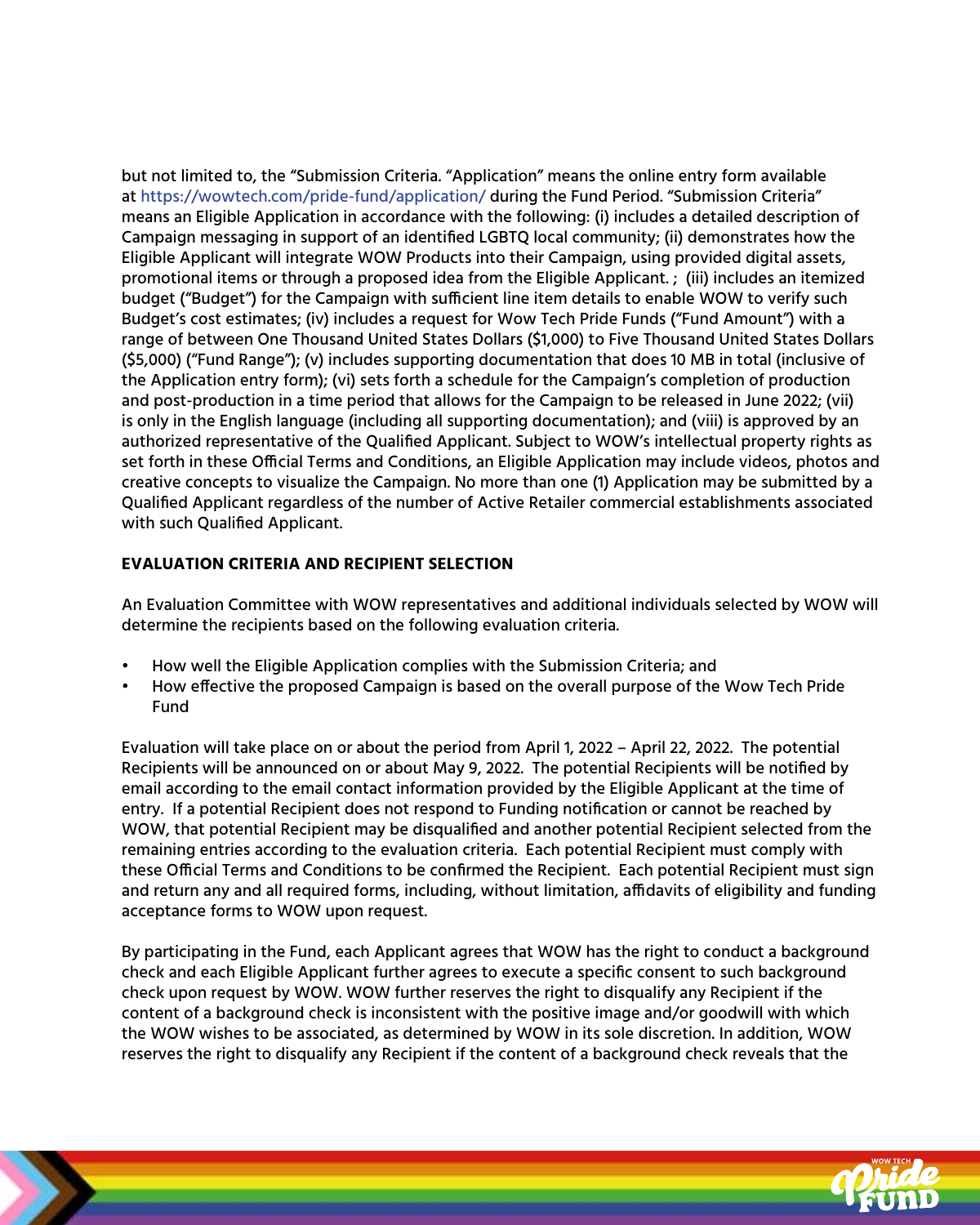Recipient or companies or individuals with whom such Recipient is associated, are found not to be supportive of the LGBTQ+ community, to maintain practices that are discriminatory to any person or group based on sex, race, disability, sexual orientation, gender identity or any other basis, or to the subject WOW to public disrepute or scandal that, in WOW's sole opinion, negatively affects WOW's image, WOW's products and/or the WOW Tech Pride Fund.

## **FUNDING**

There will be a total of 5 to 25 Fundings depending on the respective awarded amount ("Funding"). Funding will be awarded to each of the Eligible Applicants with the best score on the evaluation criteria as determined by the evaluation committee. Each Eligible Applicant's Funding will be awarded in the amount of either the Fund Amount proposed by such Eligible Applicant in their Eligible Application or an amount within the Fund Range as determined by WOW in its sole discretion ("Funding Amount"). No additional compensation will be provided to Recipient. Upon the request of WOW, upon award of a Funding Recipient will be required to return an affidavit of eligibility and Funding acceptance form and publicity release requested by WOW, as well as applicable IRS tax forms (or other applicable tax forms). The affidavit of eligibility and Funding acceptance form must be fully completed and returned within seven (7) days following receipt of the forms from WOW, or that Recipient may be disqualified and all Funding forfeited.

RECIPIENT IS RESPONSIBLE FOR ALL APPLICABLE TAXES AND EXPENSES THAT SHALL BE DUE AS A RESULT OF ACCEPTANCE AND USE OF ANY FUNDING INCLUDING, BUT NOT LIMITED TO, INCOME TAXES OR ANY EXPENSES ASSOCIATED WITH THE FUNDING THAT ARE NOT SPECIFICALLY INDENTIFIED IN THESE OFFICIAL TERMS AND CONDITIONS.

## **OWNERSHIP**

By submitting an Application, each Applicant acknowledges and agrees that WOW is the sole and exclusive owner of any and all materials submitted by such Applicant and all intellectual property rights thereto and each Applicant irrevocably assigns and transfers to WOW all right, title, and interest in and to any and all such submission materials. Applicant understands there is no guarantee that WOW will make use of any rights granted to WOW in connection with any such submission materials and any use of materials related to such submission is solely at WOW's discretion.

These Official Terms and Conditions and all related content and code are the property of WOW or WOW authorized third parties. The copying or unauthorized use of any of such materials, associated trademarks or any other intellectual property without the express written consent of its owner is strictly prohibited.

APPLICANTS UNDERSTAND THAT WOW HAS WIDE ACCESS TO IDEAS, CONCEPTS, DESIGNS, AND OTHER MATERIALS AND HAS THE RIGHT TO USE THOSE IDEAS, CONCEPTS, DESIGNS AND MATERIALS AND APPLICANTS WILL NOT BE ENTITLED TO ANY COMPENSATION BASED ON WOW'S USE OF ANY SUBMISSION OR ANY SIMILAR OR IDENTICAL IDEAS, DESIGNS OR CONCEPTS TO THOSE CONTAINED IN AN APPLICANT'S SUBMISSION.

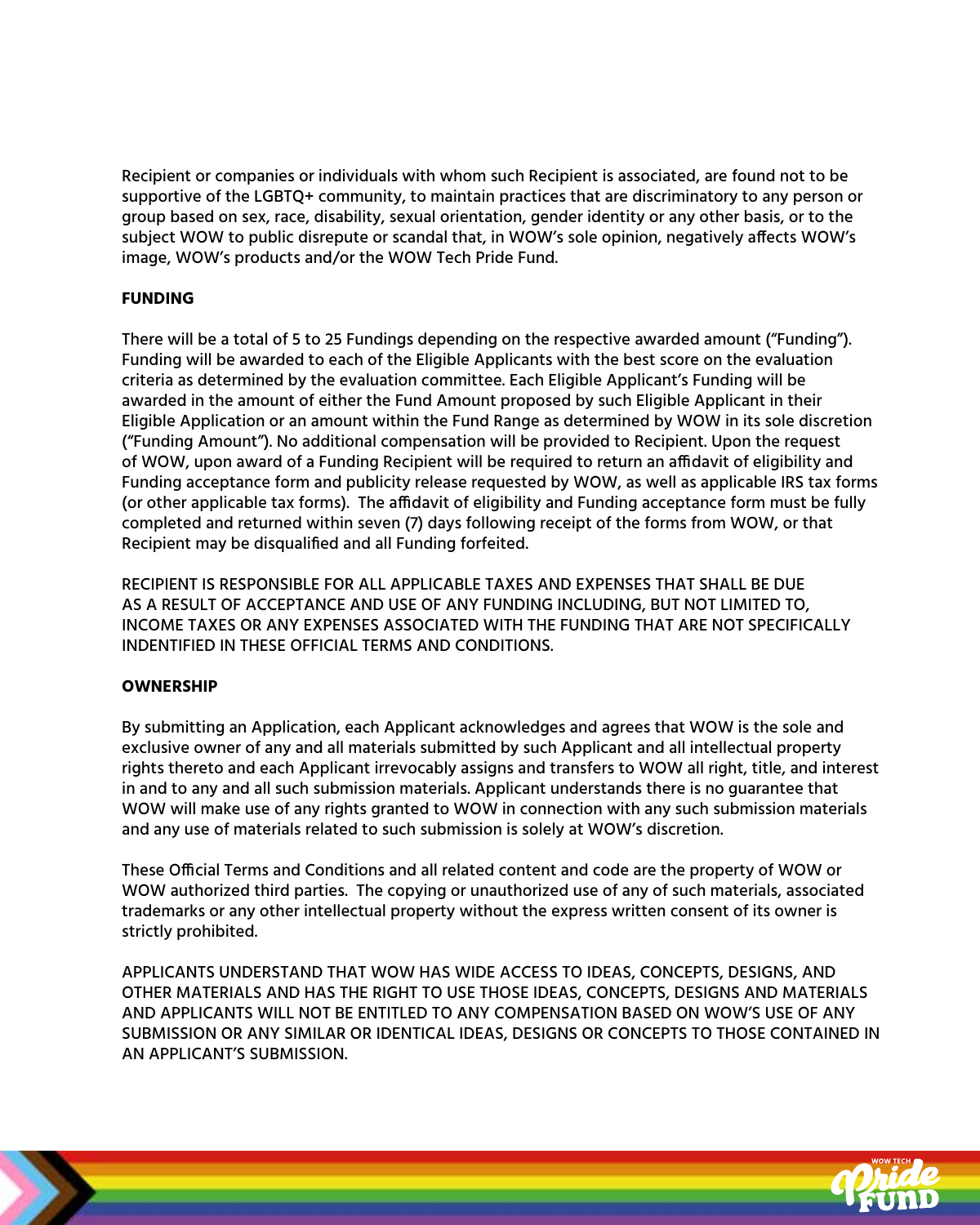WOW hereby grants to Eligible Applicant a non-exclusive, non-transferrable license during the period of the Fund to use WOW's registered trademarks in connection with WOW and Eligible Products solely for the purpose of Eligible Applicant preparing an Eligible Application. No use of WOW's trademarks or any other intellectual property of WOW may be utilized by Applicant for any other purpose whatsoever without the prior written approval of WOW.

## **CAMPAIGN IMPLEMENTATION**

Upon WOW's request, Recipient will provide proof of use of the Funding Amount in connection with Recipient's implementation of the Campaign for which the Funding was awarded. Recipient must inform WOW promptly if the Campaign deviates from the description submitted in the Recipient's Application. WOW may request, in its reasonable discretion, reimbursement of the Funding Amount if the Recipient either fails to provide proof of use of the Funding Amount or misuses or fails to use such Funding Amount.

In connection with Recipient's implementation of the Campaign for which the Funding was awarded, WOW intends to provide advertising, marketing and/or promotional support in addition to the Funding Amount. In relation to such support, WOW intends to provide Recipient a limited royalty-free license to the use of WOW trademarks in connection with Recipient's advertising, marketing and/or promotional materials implementing the Campaign.

Following Recipient's initial release of any advertising, marketing or promotional materials incorporating the Campaign for which the Funding Amount was awarded, Recipient will provide monthly reporting to WOW of Recipient's release efforts, schedule and results. Recipient hereby grants WOW a royalty-free worldwide non-exclusive, transferable and sublicensable license in perpetuity to the use of content incorporated into Recipient's advertising, marketing and promotional materials incorporating the Campaign.

#### **ADDITIONAL PROVISIONS**

The Funding is non-transferable except by WOW. Except as provided herein, no substitution or cash equivalent of a Funding is permitted; however, WOW reserves the right to substitute any Funding as set forth above. WOW is not responsible for any typographical or other errors in the offer or administration of the Fund, including, but not limited to, errors in the printing or posting of the offer or these Official Terms and Conditions or the distribution of any Funding. Any attempt to damage the operation of the Fund is unlawful and subject to legal action by WOW or its agents. WOW reserves the right to terminate, withdraw or amend the Fund or disqualify any person or entity for any reason and without notice, including, without limitation, if WOW suspects tampering has occurred or to comply with applicable law. Each Applicant is required to comply with these Official Terms and Conditions and failure to comply may result in disqualification and forfeiture of the Funding. WOW reserves the right, in its sole discretion, to cancel or suspend this Fund in whole or part for any reason, including, without limitation, due to tampering, unauthorized intervention, fraud, technical failures, or other causes beyond WOW's reasonable control that may corrupt or impair the administration,

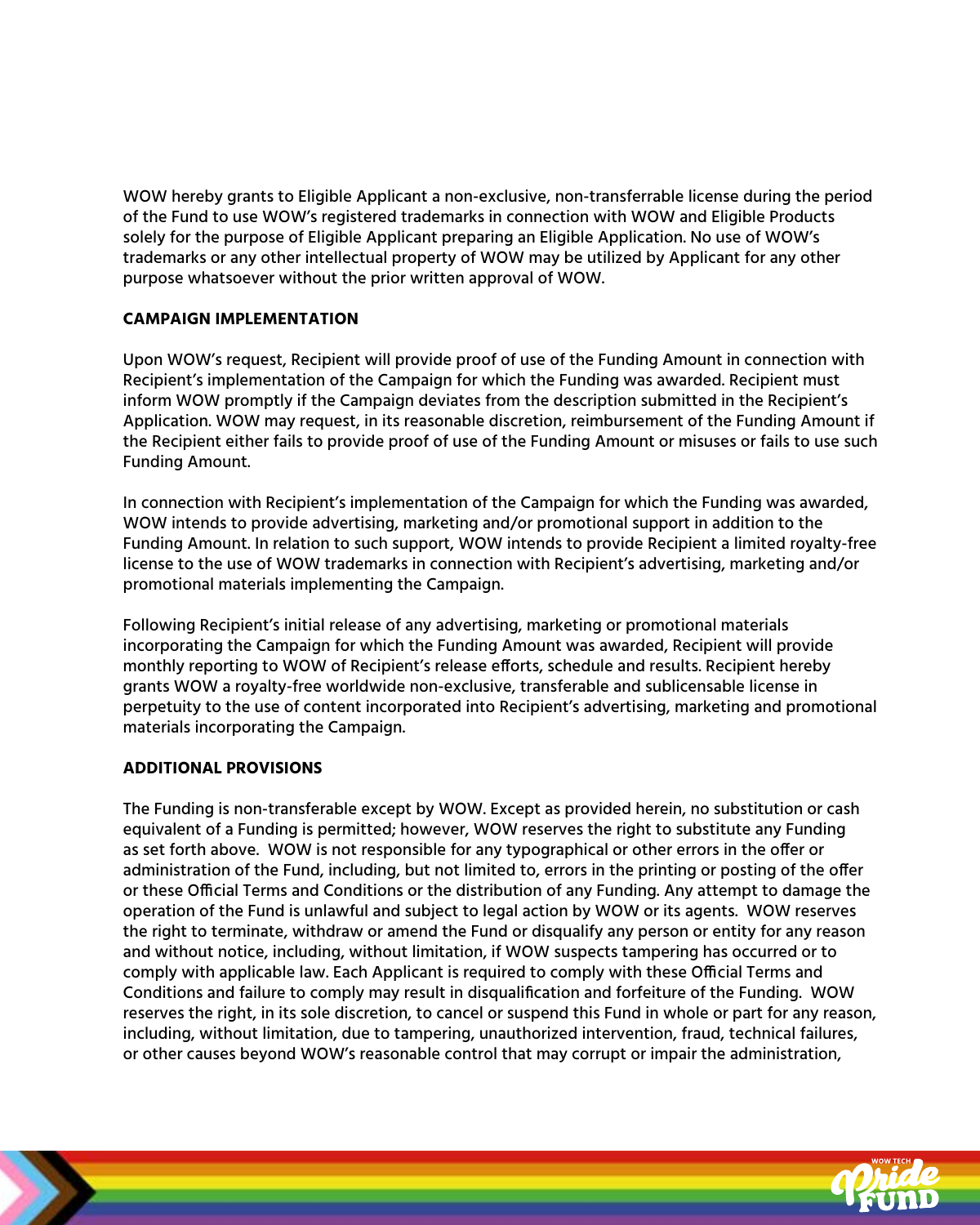security, fairness, integrity, or proper operation of the Fund. If any provision of these Official Terms and Conditions is found by a court or other legitimate body to be illegal or invalid, it will not affect the remaining Official Terms and Conditions which shall continue in full force and effect. Certain restrictions may apply. By entering, Applicants agree that the decisions of the judges and WOW are final and binding with respect to all matters relating to the Fund. Any questions regarding the Fund should be emailed to the following address: [pridefund@wowtech.com.](mailto: pridefund@wowtech.com) 

## **INDEMNIFICATION AND LIMITATION OF LIABILITY**

BY PARTICIPATING IN THE FUND, EACH APPLICANT AGREES TO RELEASE AND HOLD HARMLESS WOW AND ITS PARENT, AFFILIATE AND SUBSIDIARY COMPANIES, ADVERTISING AND PROMOTIONAL AGENCIES, AND ALL THEIR RESPECTIVE OFFICERS, DIRECTORS, MANAGERS, MEMBERS, EMPLOYEES, REPRESENTATIVES AND AGENTS FROM ANY LIABILITY, DAMAGES, LOSSES OR INJURY (INCLUDING, WITHOUT LIMITATION, DIRECT, INDIRECT, INCIDENTAL, SPECIAL, CONSEQUENTIAL OR EXEMPLARY DAMAGES) WHETHER ARISING IN TORT (INCLUDING NEGLIGENCE, WHETHER ACTIVE, PASSIVE OR IMPUTED), CONTRACT, WARRANTY, STRICT LIABILITY, RELIANCE OR UNDER ANY OTHER THEORY RESULTING IN WHOLE OR IN PART, DIRECTLY OR INDIRECTLY, FROM THAT APPLICANT'S PARTICIPATION IN THE FUND AND THE ACCEPTANCE, USE OR MISUSE OF ANY FUNDING THAT MAY BE WON, AND WHETHER OR NOT WOW HAS BEEN ADVISED OF THE POSSIBILITY OF SUCH DAMAGES. WOW AND ITS PARENT, AFFILIATE AND SUBSIDIARY COMPANIES DO NOT MAKE ANY WARRANTIES, EXPRESS OR IMPLIED, AS TO THE CONDITION, FITNESS OR MERCHANTABILITY OF THE FUNDING.

#### **PUBLICITY**

By participating, each Applicant grants WOW permission to use the trademark, trade name, logo and the name, likeness, or comments provided by the owner of the business for publicity purposes without payment of additional consideration, except where prohibited by law.

#### **RECIPIENT**

The identity of the Recipient may be requested by sending a self-addressed stamped envelope to: WOW, Attn: WOW Tech Canada Ltd., 1545 Carling Avenue, Suite 401, Ontario, K1Z 8P9, Canada. Requests must be postmarked by May 17, 2022

## **DISPUTE RESOLUTION**

Applicant agrees that: (i) any and all disputes, claims, and causes of action arising out of, or connected with, this Fund or the acceptance, use or misuse of the Funding awarded, shall be resolved individually, without resort to any form of class action, and exclusively by the United States District Court for the District of Delaware or the appropriate Superior Court of Delaware located in Delaware (if the Applicant is based in the United States of America) and by the courts of the Province of Ontario, Canada (if the Applicant is based in Canada); (ii) any and all claims, judgments and awards shall be limited to actual out-of-pocket costs, but in no event including attorneys' fees, disbursements